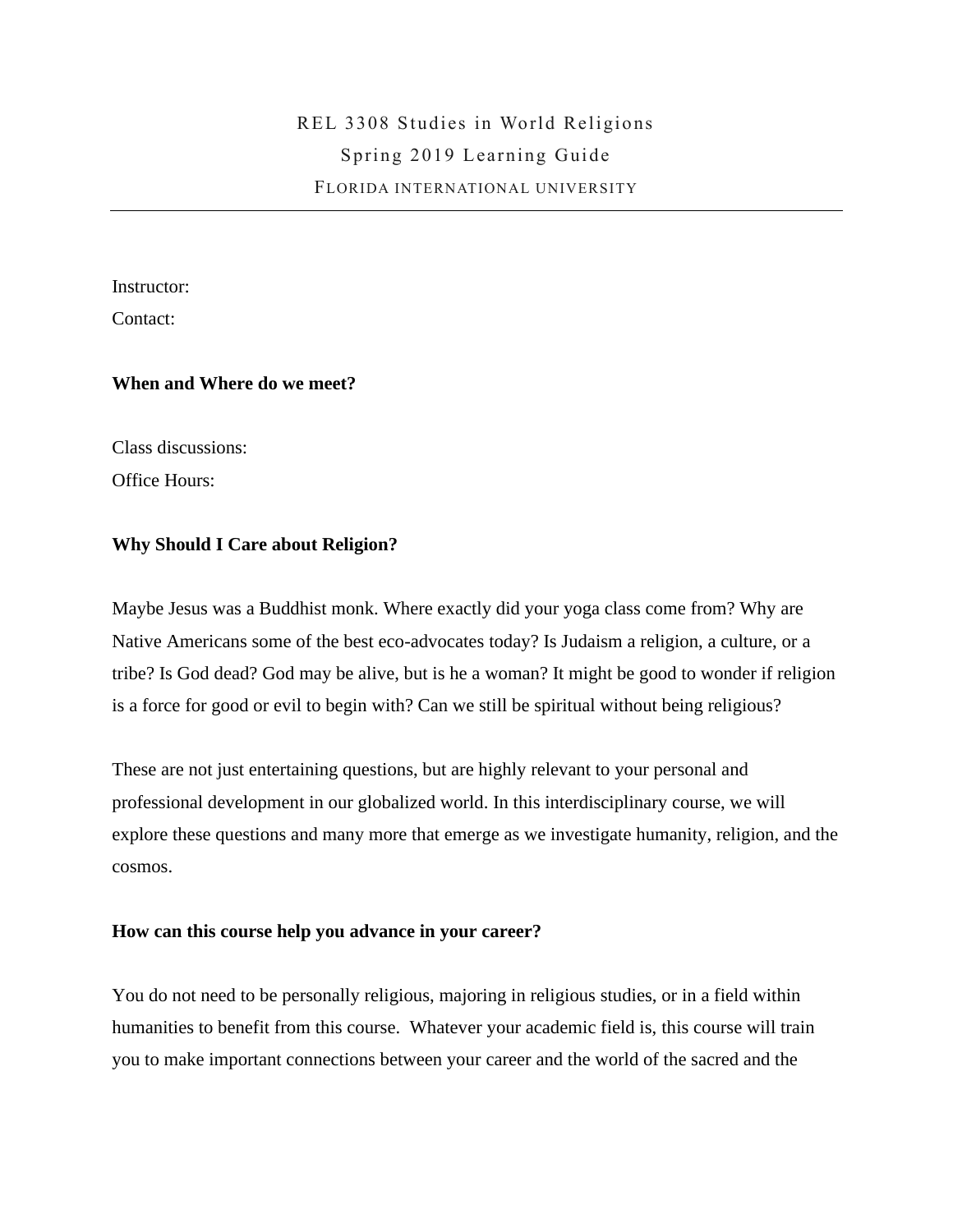profane. You will be able to explore the variety of religious expressions and frameworks that shape societies around the world, and the role religion plays in local and international affairs.

Religious literacy will greatly impact our ability to understand personal and social motivations behind financial decisions, political engagement, science and technological advancement, environmental and migration policies, family planning, diet and food production, gender relations, war and terrorist attacks, and more. Whether you notice or not, religion is a universal phenomenon that continues to transform and be transformed by our societies.

Our approach is interdisciplinary, which means you will be critically reflecting from many fields of study such as philosophy, psychology, cultural studies, history, economics, gender studies, among others. This enhances your ability to think critically, communicate effectively, respond sensitively, collaborate with others and creatively resolve conflict.

**How will you succeed in this course? Examinations (X%):** 

**Assignments (X%):** 

Participation (X%):

### **Required Text**



Anthology of World Religions: Sacred Texts and Contemporary Perspectives

ISBN-13: 978-0195332360 ISBN-10: 0195332369 *\* Other reading materials will be provided by the instructor.*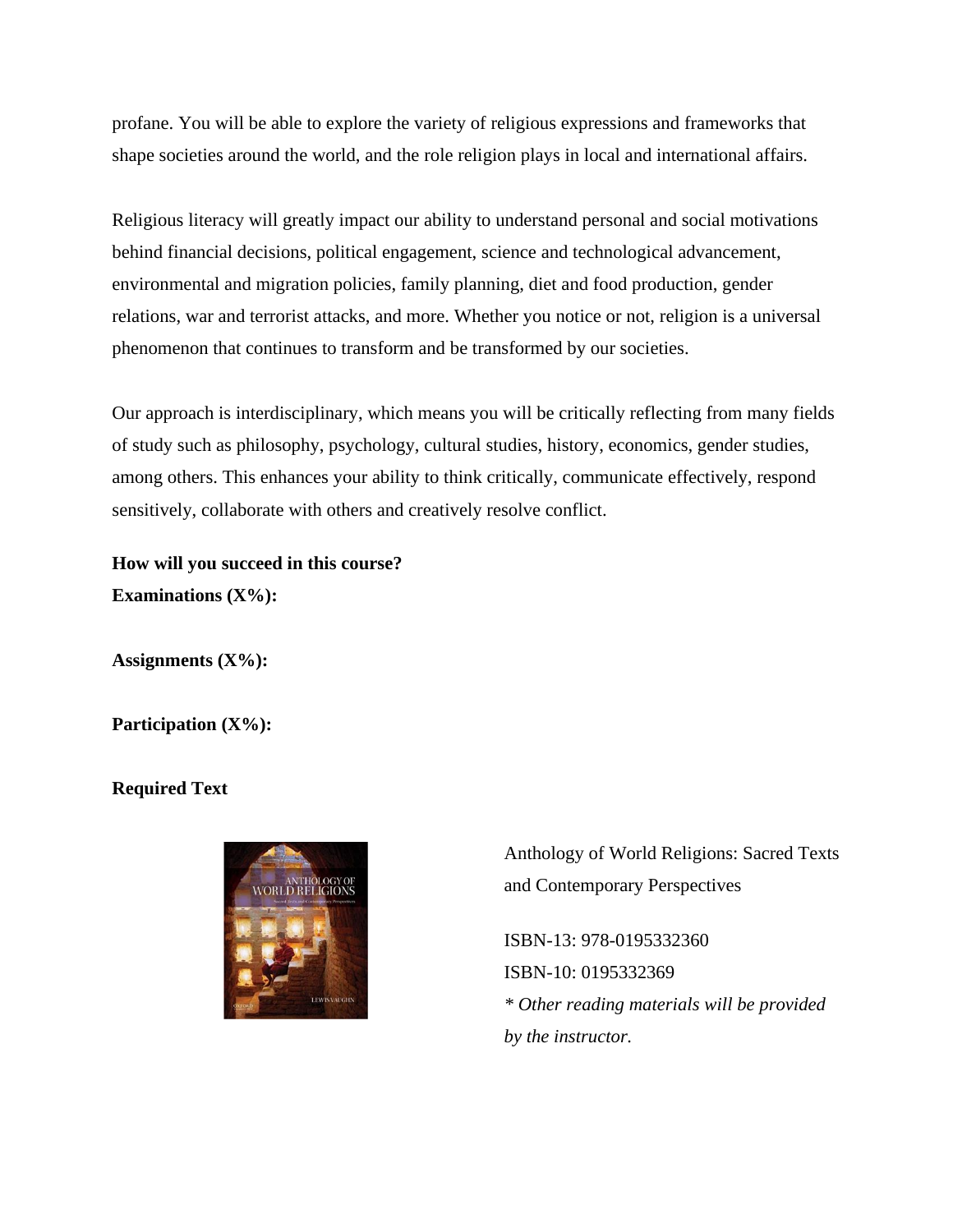# **Course breakdown**

| Course<br>Landmarks    | Items | Scale | Percentage of final<br>Grade |
|------------------------|-------|-------|------------------------------|
| <b>Academic Papers</b> |       |       |                              |
| Examinations           |       |       |                              |
| Participation          |       |       |                              |
| Group Talk/ Activity   |       |       |                              |
| Total                  |       |       | 100%                         |

# **Goals**

- Analyze and interpret the universal dimensions of the sacred.
- Discover the relevance and practice of religion in everyday life.
- Recognize the academic impact of religion as an interdisciplinary field.
- Identify the role of religion as a transformational force for the self and society.
- Develop a critical and open-minded approach to religion that questions assumptions.
- Explore religion as a platform that increases civic engagement and global awareness.

# **Objectives**

- 1. Understanding the complexity of the definitions of religion and secularization.
- 2. Recognize the strength of utilizing different approaches, theories, and methodologies to better understand the universal forms of religious experience and expression such as sacred symbols, rituals, myths, scriptures, ethics, and communities.
- 3. Identify religious themes and patterns that shape our everyday life.
- 4. Analyze a wide range of religious beliefs and practices as an avenue for better understanding religion in our individual, cultural, economic, and political contexts.
- 5. Critically engage the issue of religious diversity and dialogue in national and international context.
- 6. Reflect upon and enhance student's potential for moral agency and compassion.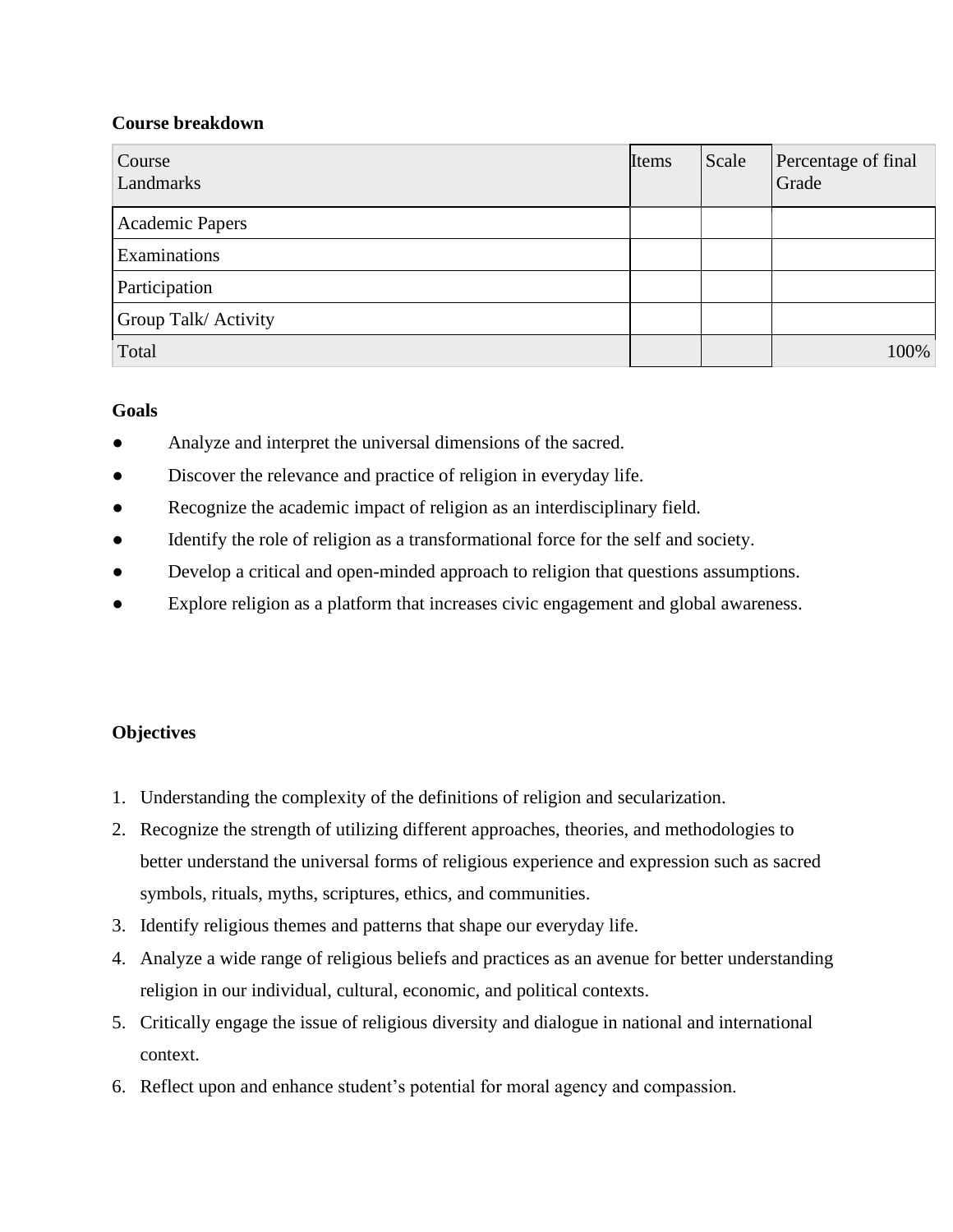#### **Gordon Rule Requirement**

As this is a Gordon Rule course, students will be required to write a minimum of two major assignments. Each paper will be at least 1500-2000 words and will be submitted through Turnitin. All source material must be cited correctly using MLA Style and long quotes should be avoided. Please be aware that papers with an originality score of over 35% similarity will be subject to additional scrutiny and may incur additional penalties, up to and including receiving an  $F(0 \text{ points})$ .

#### **Global Learning Objectives**

As a Global Learning course, students will be meet the following objectives through text readings, assignments, and class discussions:

1. Students will be able to analyze topics in the field of religious studies from multiple perspectives.

2. Students will be able to assess how global issues and trends are interrelated with the development and practice of religions

3. Students will be able to demonstrate willingness to think creatively about religious issues in the contemporary world.

#### **Plagiarism**

Do you know what plagiarism is? Avoid the pitfalls of plagiarism by asking me, a representative from the writing center or our library to explain. Many students end up plagiarizing material because they do not know what it entails. In short, plagiarism, or attempting to pass off another's work as your own, falls into three different categories:

1. A written work that is entirely stolen from another source;

- 2. Using quotations from another source without properly citing them; and
- 3. Paraphrasing from another source without proper citations.

Students are expected to understand the definition of plagiarism. See the University Code of Academic Integrity at http://www.fiu.edu/~oabp/misconductweb/2codeofacainteg.htm if you need further clarification. Offenders will receive a grade of F (0 points) for the plagiarized